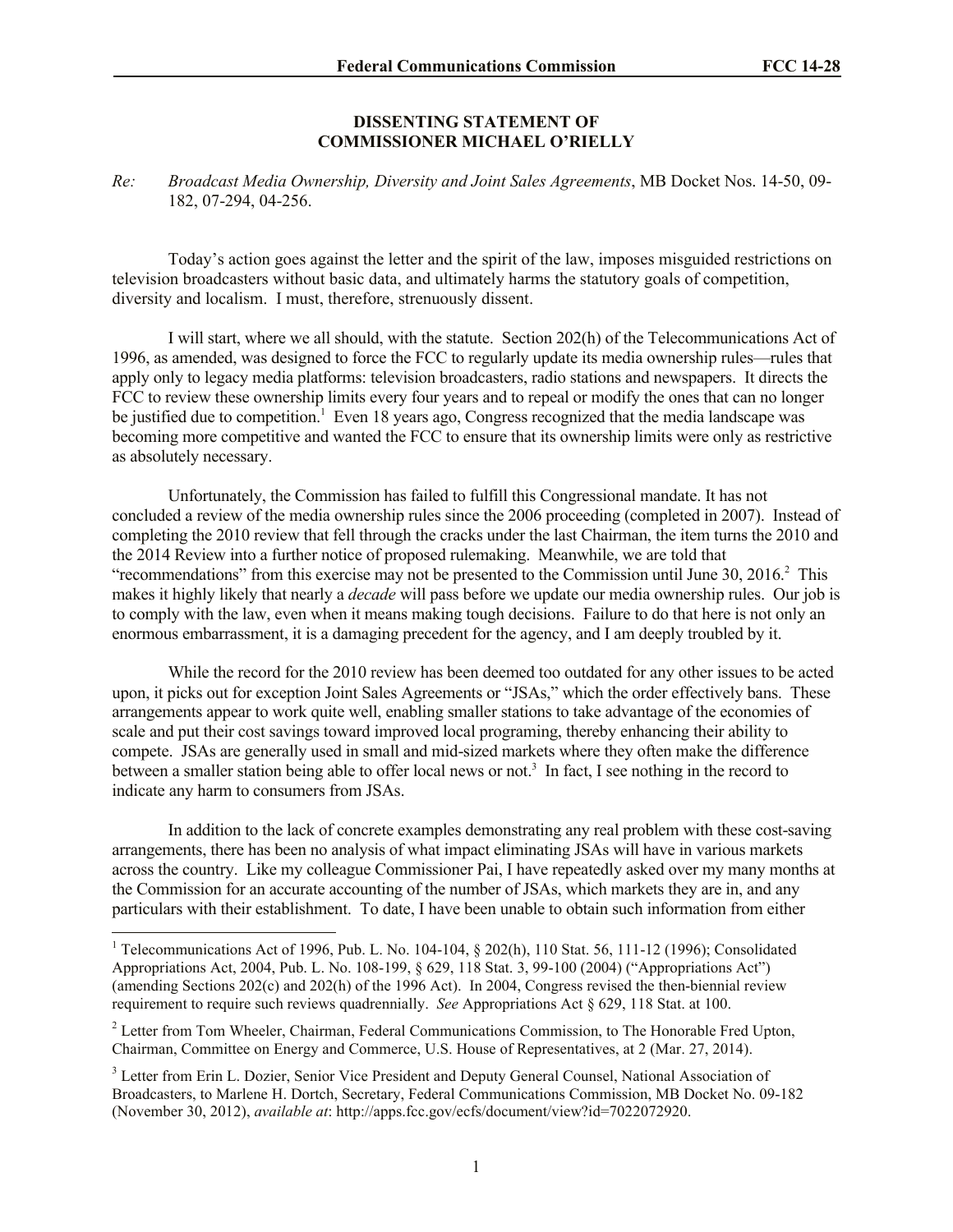internal or external sources. Are we supposed to use proxy numbers or best guesses? Free Press indicates that there are 20 JSAs, if you analyze their data.<sup>4</sup> One Wall Street Journal article I read mentioned a Patrick Communications report that put the number at  $128<sup>5</sup>$ . And informal conversations with the broadcast community suggest that they think there are between 100 and 200. The FCC is supposed to be a data driven agency. It has had a notice out on this issue since 2004. And still, we have not compiled this information. Will today's order lead to a loss of local news and diverse programing? Will it turn cash-strapped stations into video juke boxes? Will this harm viewers in small and mid-sized markets? We haven't done this analysis. I am deeply troubled that we appear to be basing this decision on a philosophical dislike of certain business practices while willfully lacking the facts and not knowing what effects our actions will have on communities that rely on these stations.

Even the Chairman acknowledges the fact that there are "good" JSAs.<sup>6</sup> And he says those stations will be allowed to seek a waiver from the rules on a case-by-case basis. Assuming for a moment that there are "good" and "bad" JSAs, which the item does not qualify, this process is not a viable solution. It puts all stations at the mercy of arbitrary and capricious decision-making. Any factor can come into play when determining if and when a waiver request is reviewed and how it is resolved, which means the process will be inherently uncertain and subjective. We have been told one overarching reason for today's action is to bring transparency and sunshine. And yet, these statements cannot be reconciled with the non-transparent and unpredictable waiver process.

Investors will flee from smaller stations and they will become weaker, potentially go dark, or have to cut back on local programming. How can this possibly be in the public interest? All of this is supposed to target so-called "covert consolidation," but instead it is pushing the market more rapidly in the opposite direction. Ironically, merger activity has increased and industry experts publicly state that this is due to the action the FCC is taking today. $7$ 

I am also concerned that this policy reversal on JSAs could be premature. For years the Commission has not only allowed these contractual relationships to go forward, it has sanctioned them in various transactions. Yet, today we effectively invalidate earlier decisions, and we tell the marketplace that that the investments made based upon Commission precedent is no longer legal and must be undone. Meanwhile, there is a distinct possibility that the record that develops as a result of our 2014 Quadrennial Review could require us to relax some of our TV ownership rules. That could make this effort to unwind JSAs a complete waste of time and money.

The Internet and advances in digital technologies have transformed the media marketplace. Today, the choices for entertainment and news are seemingly limitless and available on multiple platforms (*i.e.,* free-over-the-air, cable, telco, satellite, wireless). Everyone in this debate readily acknowledges the rapidly changing and highly competitive nature of our media platforms and yet our rules are stuck in the past. For example, our newspaper-broadcast cross ownership rule hasn't been changed since 1975. This is holding back our traditional media platforms from competing effectively to better serve consumers. Perhaps the best example of the harm from our antiquated rules is newspapers.

l

<sup>4</sup> *Covert Consolidation*, FREEPRESS, http://www.freepress.net/changethechannels (last visited Mar. 30, 2014).

<sup>5</sup> William Launder, *TV Stations Face New FCC Rules*, WSJ, Feb. 26, 2014, http://online.wsj.com/news/articles/SB10001424052702304071004579407581430183514.

<sup>6</sup> *Federal Communications Commission Fiscal Year 2015 Appropriations Hearing*, C-SPAN, Mar. 25, 2014, http://www.c-span.org/video/?318437-1/fy2015-fcc-budget.

<sup>7</sup> Mike Farrell, *Media General-LIN Deal Spurs Consolidation Talk*, MULTICHANNEL NEWS, Mar. 24, 2014, at 3.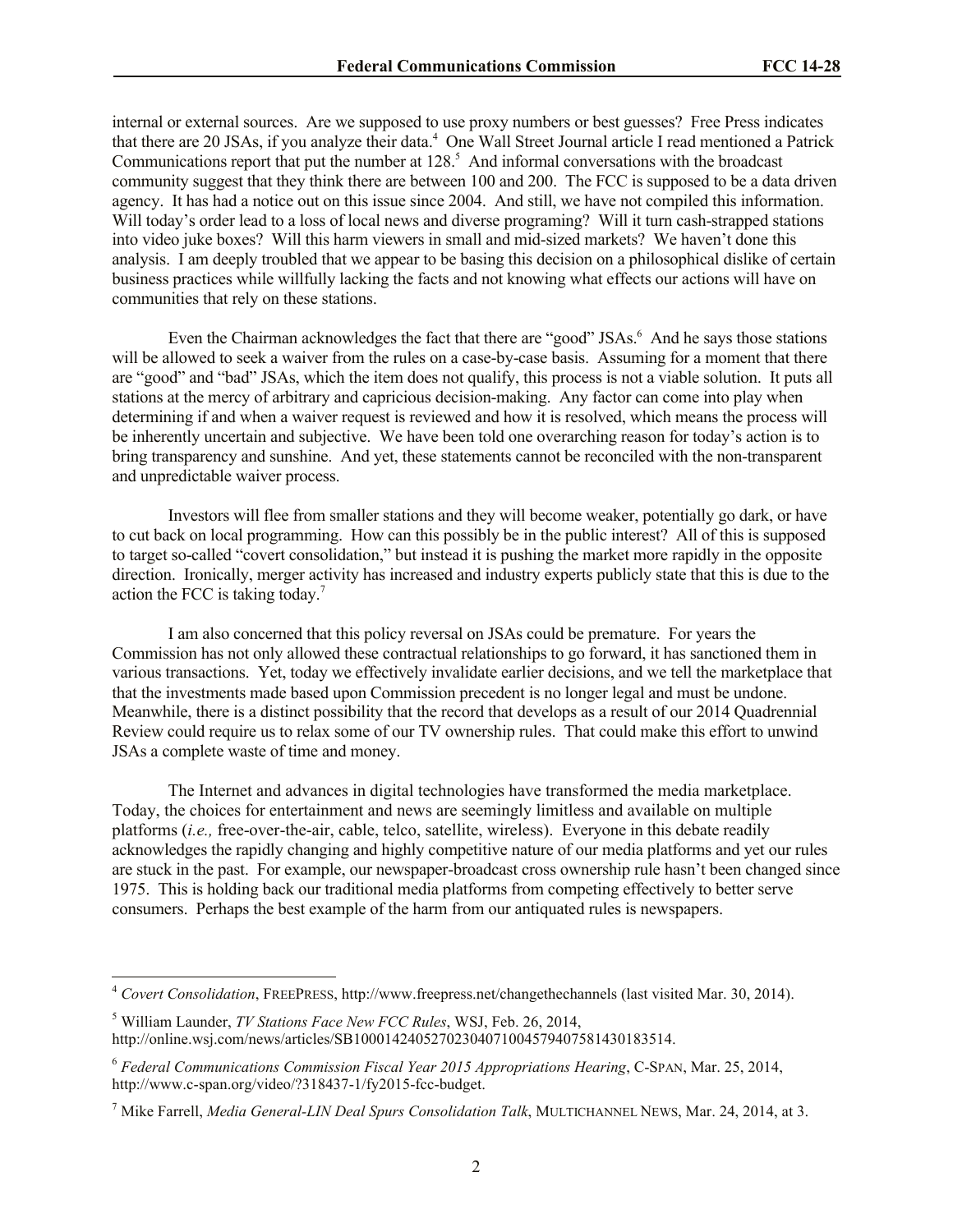Here are a few data points to consider:

- The attached chart shows the total number of daily newspapers in the U.S. decreasing from 1730 to 1382 between 1981 and 2011.<sup>8</sup>
- The advertising revenues of newspapers have decreased by more than 50 percent between 2003 and 2012, from \$46 billion to \$22 billion. $9$
- The FCC's own *Information Needs of Communities* found that "[a]bout as many Americans subscribe to newspapers today at did in 1945, even though the number of households is three times larger."<sup>10</sup>
- The Boston Globe was sold in 2013 to Baseball Red Sox Owner John Henry for \$70 million and included the website Boston.com, the Worcester Telegram  $\&$  Gazette, a 49 percent stake in Metro Boston, and the direct-mail marketing company GlobeDirect, but did not include the pension liabilities of \$100 million. This is significantly less than the \$1.1 billion the New York Times paid for the Globe in 1993.<sup>11</sup>
- The Washington Post was sold in 2013 to Amazon.com founder Jeff Bezos for only \$250 million, and that included a so-called "friendship premium," or overpaying because he had an arrangement with the previous owners.<sup>12</sup>

It is no secret that U.S. newspapers are in a very tough financial situation and, without the ability to get financial relief from cross ownership, this important news source for communities will continue to disappear. Today's further notice seeks comment on eliminating the newspaper/radio cross-ownership ban. But the record for the 2010 review provides ample justification for eliminating the newspaper/radio cross ownership ban and, I believe, the newspaper/television cross ownership ban as well. Eliminating these bans could allow newspapers to raise needed capital and lower their debt ratio giving them a fighting chance. With another two years to go before any answers on potential relief, unfortunately, today's item forces the rhetorical question: Which will happen first, the Commission eliminates the newspaper/broadcast bans or traditional daily newspaper publishing becomes extinct?

In closing, I am very opposed to today's item. It takes an unjustifiable step backwards in tightening our media ownership rules and it fails in our duty to update these limits, in a timely fashion, to reflect robust competition in the marketplace. I nevertheless hope that the Commission will expeditiously complete a comprehensive review of our ownership rules by the end of this calendar year and truly allow

 8 *See Number of Daily Newspapers in the United States from 1985 to 2011*, STATISTICA, http://www.statista.com/statistics/183408/number-of-us-daily-newspapers-since-1975/ (last visited Mar. 30, 2014).

<sup>9</sup> *See* Pew Research Center's Project for Excellence in Journalism, *State of the New Media 2013, Newspapers by the Numbers*, http://stateofthemedia.org/2013/newspapers-stabilizing-but-still-threatened/newspapers-by-the-numbers/ (last visited Mar. 30, 2014); Pew Reasearch Journalism Project, *Newspaper Print and Online Ad Revenue*, http://www.journalism.org/media-indicators/newspaper-print-and-online-ad-revenue/ (last visited mar. 30, 2014).

<sup>&</sup>lt;sup>10</sup> FEDERAL COMMUNICATIONS COMMISSION, INFORMATION NEEDS OF COMMUNICATIONS, THE MEDIA LANDSCAPE 38 (July 2010), *available at* http://transition.fcc.gov/osp/inc-report/INoC-1-Newspapers.pdf.

<sup>11</sup> Christie Haughney, *New York Times Company Sells Boston Globe*, N.Y. TIMES, Aug. 3, 2013, at A15, *available at* http://www.nytimes.com/2013/08/04/business/media/new-york-times-company-sells-bostonglobe.html?pagewanted=all&r=1&.

<sup>&</sup>lt;sup>12</sup> Alexander Abad-Santos, *Jeff Bezos Paid a "Friendship Premium" for the Washington Post*, THE WIRE, Aug. 7, 2013, http://www.thewire.com/business/2013/08/jeff-bezos-paid-friendship-premium-washington-post/68070/.